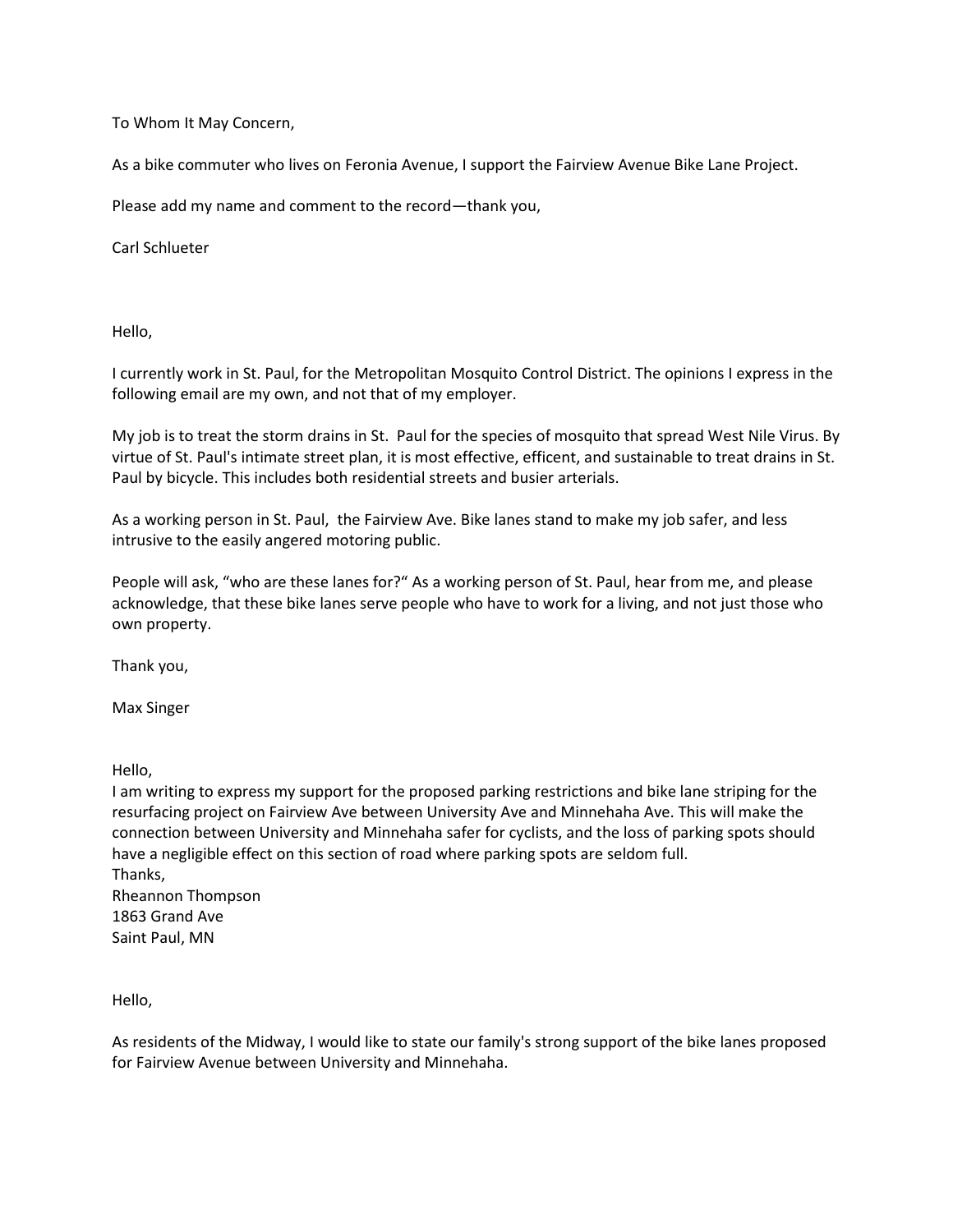We live 2 blocks from Fairview and Minnehaha and my kids and I bike and walk on this stretch of Fairview daily. We support any and all improvements that will create space for cyclists. We believe bike lanes will also slow car traffic and make Fairview safer for pedestrians as well.

Thank you for making these improvements possible. We look forward to riding these new bike lanes soon!

Sincerely, Dan Marshall, Millie Adelsheim & family 882 Tatum Street

My name is Brett Ripley and I live in Midway. I *heartily* support the proposed bike lanes on Fairview and particularly the one on Territorial.

The biggest bang for our buck (bike infrastructure wise) we can get right now is east-west routes to connect into the already great Minneapolis infrastructure.

Parking is a complete non-issue in most parts of St. Paul and so it would be pretty ludicrous to see it not pass because of that.

Thanks, Brett

Dear Council Members,

I am writing in support of two proposed bikeways that will be coming up for a vote at this Wednesday's City Council meeting and public hearing.

The first is on Fairview Avenue between University and Minnehaha Avenues.

The second is on Territorial Road, between Barry Street and Raymond Avenue. Both projects are part of the Saint Paul Bikeways Plan, approved unanimously by this council in 2015.

Fairview Avenue was recently striped with improved bike lanes from Marshall to University Avenues as part of a full street reconstruction.

Like Prior Avenue to the west, Fairview is one of the few streets that crosses both Interstate 94 and the CP Rail line. Extending these bike lanes north would provide another north-south route, allowing cyclists to safely reach the Midway neighborhood and bikeways on Minnehaha Avenue and Pierce Butler Route.

Territorial Road is a useful, safer, parallel alternative to University Avenue that goes from Cleveland Avenue all the way to Minneapolis. This is because portions of it are blocked to thru-traffic by motor vehicles but allow bikes to pass through. The proposed project would improve safety in the one area that has high volumes of faster-moving trucks and cars, near Interstate 280.

In both project areas, there are currently low parking utilization rates. So removing parking from one side of each street would have minimal impact on parking availability.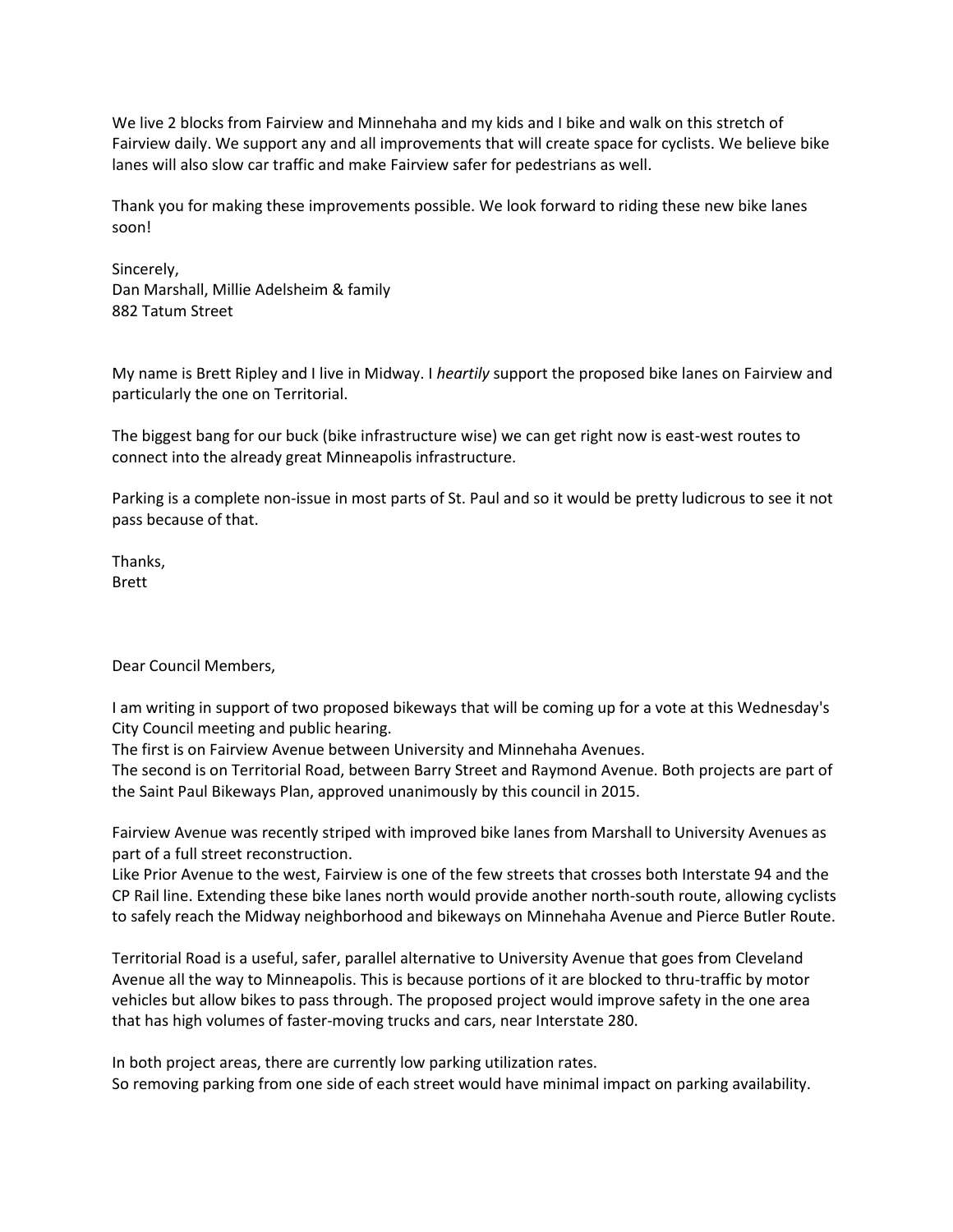I urge you all to vote in favor of both of these bikeways.

Thank you for your consideration.

Andrew Singer, Co-Chair Saint Paul Bicycle Coalition 2103 Berkeley Avenue Saint Paul, MN 55105

## Dear Council Members,

I urge you to please vote in support of the Fairview Ave and Territorial Road bike lanes. The proposed lanes on Fairview fill a big gap in the current bike network, as lanes end at University, without connection to the east-west lanes on Minnehaha. While some parking will be removed, parking studies show it is parking that is almost never used anyway (I don't recall ever seeing more than one car, if that, parked in the proposed area in all my trips through that section). If anything, parking should be removed along the entire stretch to fully make room for buffered bike lanes. While there is parking being used just north of Charles, there are also many, many parking lots nearby that are generally quite underutilized.

The proposed lanes on Territorial Road should also be approved and added. Trying to ride on University feels like taking your life into your own hands (or at least trusting that drivers are paying enough attention to not hit and kill you) and there is currently no good way to get east-west through the Midway industrial area that is remotely direct or includes bike facilities. I often ride on Territorial east of Raymond myself, so my only complaint about the project is that the lanes should extend all the way until Territorial ends at Vandalia, instead of just from Raymond to Berry. The proposed lanes would help connect the growing Raymond-University area to the also-growing Westgate area.

I hope you approve both projects and help complete existing bikeway gaps while also expanding bikeways in growing areas.

Zack Mensinger Ward 4 resident

Hello,

I am writing in support of Fairview Ave bike lanes between University and Minnehaha. I live in the Midway neighborhood and frequently bike on Fairview south of University, but then once I cross University there is no good way to continue north. It would be great to have bike lanes to connect to the bike lanes on Minnehaha and to keep our neighborhood safer for bikers. I understand a small amount of parking will be removed but I don't see crowded parking over there frequently and think there are plenty of parking locations for those who drive in this area.

I'm really excited about the opportunity to extend the Fairview Ave bike lanes. I've been seeing a lot of bikers (including whole families of bikers!) during the pandemic and think that more bike lanes will